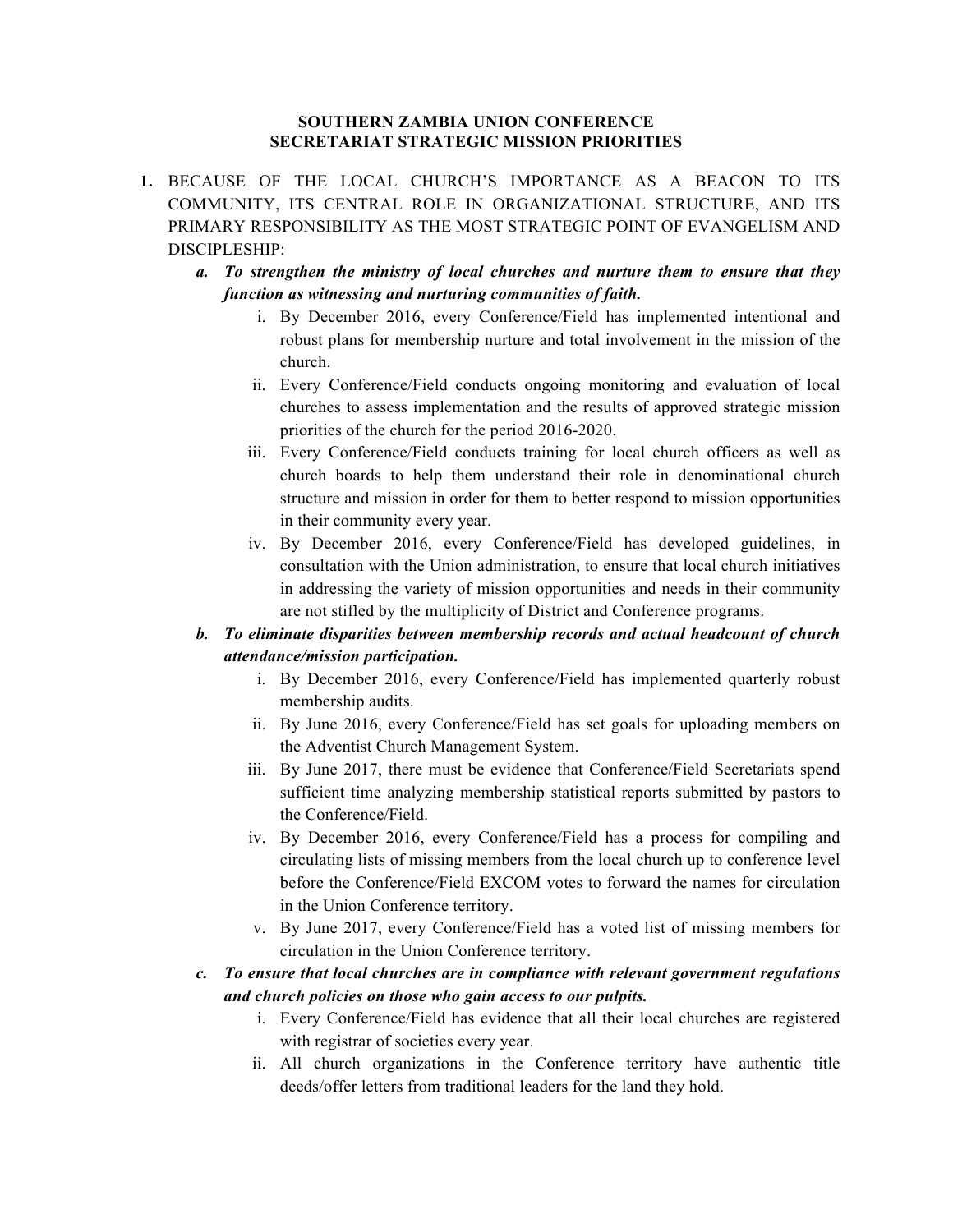- iii. Conferences/Fields ensure that requests for Government officials, politicians and other officials to address Local church/District meetings are channeled through Conference/Field ADCOMs/EXCOMs all the time.
- iv. Evidence that Conferences/Fields affirm the administrative role of pastors in local church leadership as Conference/Field representatives.
- **2.** BECAUSE OF THE NEED TO FOSTER COMPLIANCE TO OVERALL CHURCH POLICY AS WELL AS THE NEED FOR CONSISTENT AND UNBIASED POLICY INTERPRETATION AND APPLICATION:
	- *a. To develop a more systematic approach to documenting, communicating, and applying policies and policy frameworks for the organization*
		- i. By June 2017, SZUC has prepared and distributed a Union Working policy book to all SZUC institutions.
		- ii. By December 2016 every church organization in the Union Conference has prepared and distributed an employee Handbook to all its employees.
		- iii. By December 2016, every local church has a current church manual.
		- iv. Conference/Field ADCOM/EXCOM or Institutional ADBoard/Board minutes are reviewed by the Union Secretariat within one week after the meeting.
		- v. By December 2016, every church organization in the Union Conference territory has an approved disciplinary and grievance code, and an open and objective appeals process.
- **3.** BECAUSE THE UNITY OF THE CHURCH REQUIRES EFFECTIVE, SPIRITUAL LEADERSHIP AND IS AFFECTED BY CHURCH MEMBERS' PERCEPTION OF THE COMPETENCE AND ACCOUNTABILITY OF LEADERS, AND WHERE AS IT IS IMPORTANT FOR CHURCH WORKERS TO FIND FULFILLMENT AND JOY IN SERVING THE LORD EFFECTIVELY AND EFFICIENTLY:
	- *a. To enhance unity and fellowship among entities, church workers and church members.*
		- i. Evidence that church organizations in the Union Conference territory advocate appreciation for cross-cultural unity in diversity and are intentional about tribal integration
		- ii. Training seminars to equip leaders at all levels with conflict resolution and reconciliation skills
		- iii. Evidence of collegiality and team spirit among leaders at all levels as well as increasing partnerships and joint ventures between and among Conferences/Fields and other Union institutions.
		- iv. Members enjoy fellowship, they experience acceptance, are known by name, are missed when absent, and feel valued, in the church.
		- v. Evidence that church organizations in the Union Conference territory provide an enjoyable Christian work environment where every employee finds fulfillment and joy in serving the Lord effectively and efficiently.